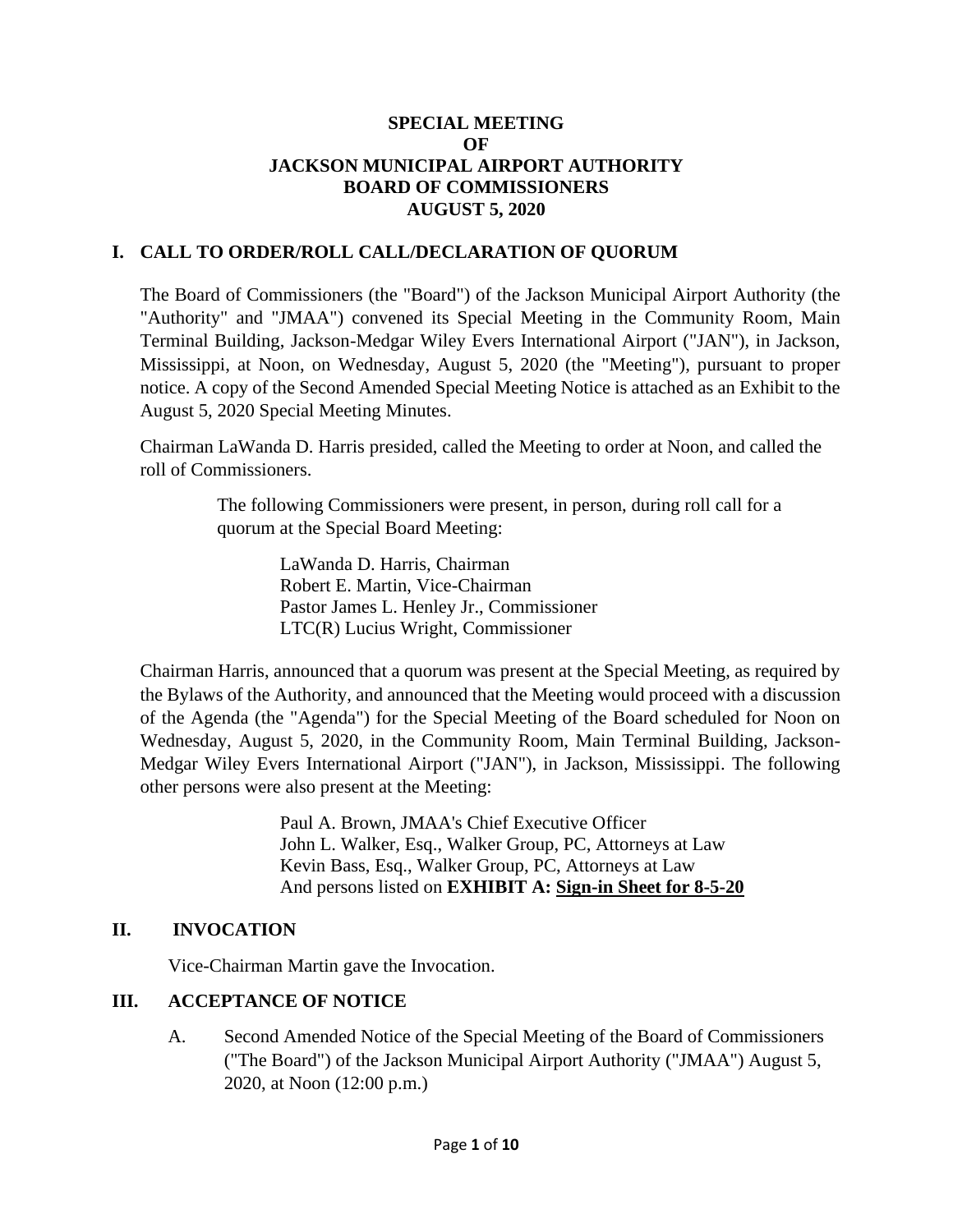Vice-Chairman Martin moved that the JMAA Board approve the Notice of the August 5, 2020 Special Meeting, and Commissioner LTC(R) Wright seconded the motion.

Attorney Walker then informed the Board that the Notice to be approved is the Second Amended Notice.

Vice-Chairman Martin then amended his motion to approve the Second Amended Notice of the August 5, 2020 Special Meeting. Commissioner LTC(R) Wright seconded the amended motion, and the Board approved the following:

### **RESOLUTION CY-2020-148**

# **APPROVAL OF THE SECOND AMENDED NOTICE OF THE AUGUST 5, 2020 SPECIAL MEETING**

After discussion and review, and upon the amended motion made by Vice-Chairman Martin, seconded by Commissioner LTC(R) Wright and approved by a unanimous vote, the following resolution was made and entered.

**RESOLVED**, that the Board hereby approves the Second Amended Notice of the August 5, 2020 Special Meeting and directs affixing a copy of it to the Minutes of the August 5, 2020 Special Meeting.

Yeas: Harris, Henley, Martin, Wright Nays: None Abstentions: None

August 5, 2020

## **IV. PUBLIC COMMENTS**

None.

#### **V. GRANTS**

*a. Acceptance of the Airport Improvement Program ("AIP") Grant Offers from the Federal Aviation Administration ("FAA")….……….............Page* 

*1*

#### **RESOLUTION CY-2020-149**

**RESOLUTION: (I) ACCEPTING FEDERAL AVIATION ADMINISTRATION GRANT OFFER NO. 3-28-0037-055-2020 FOR THE AIRPORT IMPROVEMENT PROGRAM ("AIP") PROJECT AT JACKSON-MEDGAR WILEY EVERS INTERNATIONAL AIRPORT; GRANT OFFER NO. 3-28-0037-56-2020 FOR AN ADDITIONAL AIP PROJECT AT JAN; GRANT OFFER NO. 3-28-0038-020-2020 FOR THE AIP PROJECT AT HAWKINS FIELD AIRPORT; AND GRANT OFFER**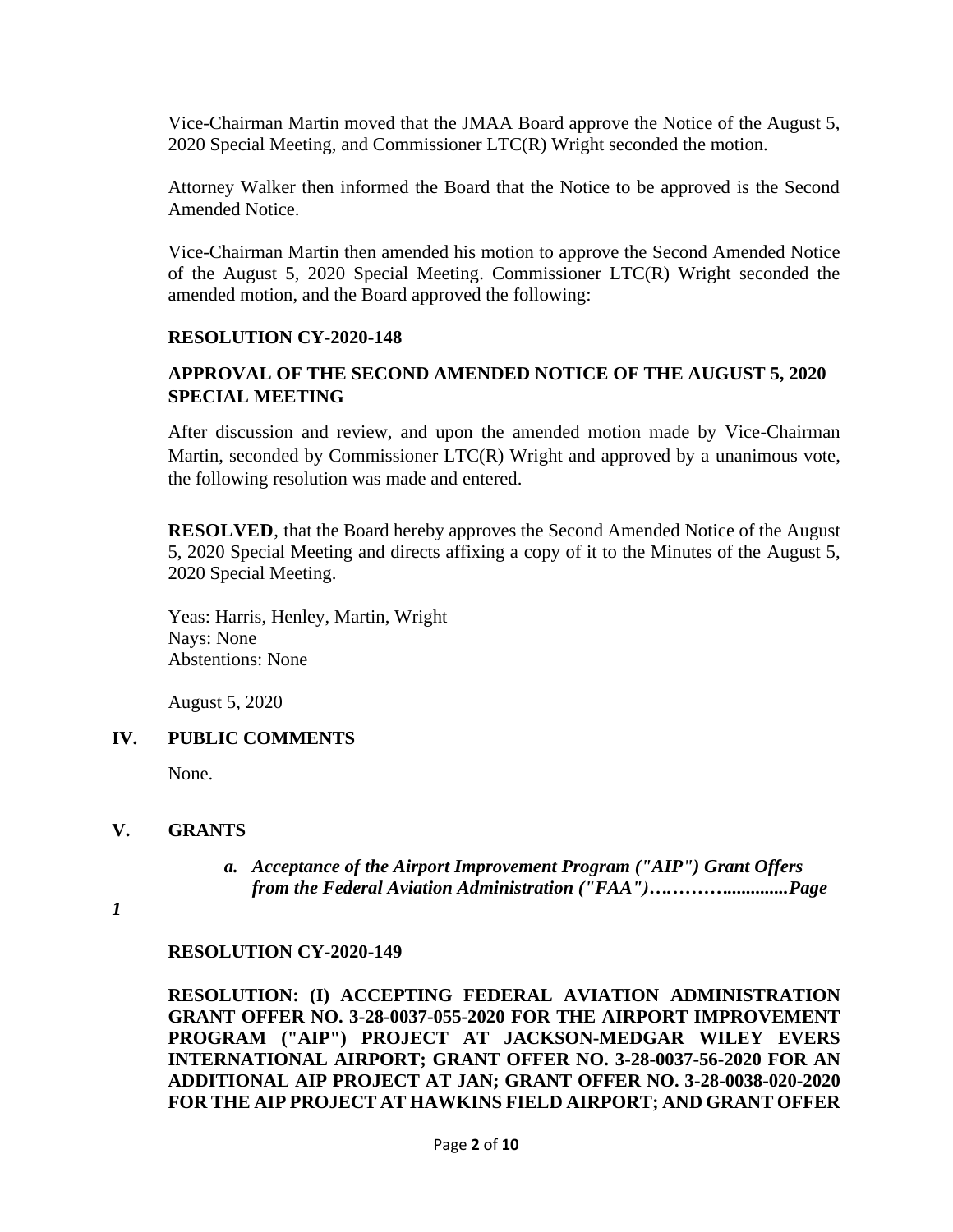## **NO. 3-28-0038-021-2020 FOR ADDITIONAL AIP PROJECTS AT HKS; AND (II) GRANTING AUTHORITY TO EXECUTE THE GRANT AGREEMENTS**

Upon motion by Vice-Chairman Martin, seconded by Commissioner Pastor Henley, the following **RESOLUTION** was made and approved by a unanimous vote.

**WHEREAS**, the Board has considered the recommendation of the Staff of the Jackson Municipal Airport Authority ("JMAA") for the Board of Commissioners of JMAA ("Board") to: (i) accept Federal Aviation Administration ("FAA") Airport Improvement Program ("AIP") Grant Offers No. 3-28-0037-055-2020, No. 3-28-0037-056-2020, No. 3- 28-0038-020-2020, and No. 3-28-0038-021-2020 (collectively "Grant Agreements"); and (ii) to grant authority to execute the Grant Agreements.

**WHEREAS**: (i) Grant Offer No. 3-28-0037-055-2020 will provide an amount not to exceed \$254,600.00 for planning services related to the "Conduct or Update Miscellaneous Study (Pavement Management Plan)" Project at Jackson-Medgar Wiley Evers International Airport ("JAN"); (ii) Grant Offer No. 3-28-0037-056-2020 will provide an amount not to exceed \$478,000.00 for airport development or noise program implementation services related to the "Improve/Modify/Rehabilitate Terminal Building (Replace West Concourse Roof)" Project at JAN; (iii) Grant Offer No. 3-28-0038-020- 2020 will provide an amount not to exceed \$138,450.00 for planning services related to the "Conduct or Update Miscellaneous Study (Pavement Management Plan)" Project at Hawkins Field Airport ("HKS"); and (iv) Grant Offer No. 3-28-0038-021-2020 will provide an amount not to exceed \$924,553.00 for airport development or noise program implementation services related to the "Rehabilitate Taxiway Delta (Mill and Overlay), Reconstruct Taxiway Lighting (Alpha, Bravo, Charlie, (Design Only)), and Reconstruct Perimeter Fencing not Required by 49 CFR 1542" Projects at HKS; and

**WHEREAS**, the Grant Agreements require JMAA's authorized representative to execute the Grant Agreements and JMAA's Attorney to execute a "Certificate of Sponsor's Attorney" as to the Grant Agreements, to finalize JMAA's acceptance of the Grant Agreements; and

**WHEREAS**, JMAA, as the Grant Sponsor: (i) authorizes its representative to execute the Grant Agreements, accepting the Grant Offers; and (ii) authorizes its Attorney to execute a "Certificate of Sponsor's Attorney" after the Grant Agreements are executed by JMAA's representative; and

**WHEREAS**, JMAA's Staff is further requesting authority to seek a resolution from the City Council of Jackson, Mississippi, that provides that the City of Jackson, Mississippi, as a Co-Sponsor of the Grants: (i) accepts the Grant Offers in the total amount not to exceed \$1,795,603.00 related to accomplishing the "Conduct or Update Miscellaneous Study (Pavement Management Plan)" Project at JAN, the "Improve/Modify/Rehabilitate Terminal Building (Replace West Concourse Roof)" Project at JAN, the "Conduct or Update Miscellaneous Study (Pavement Management Plan)" Project at HKS, and the "Rehabilitate Taxiway Delta (Mill and Overlay), Reconstruct Taxiway Lighting (Alpha,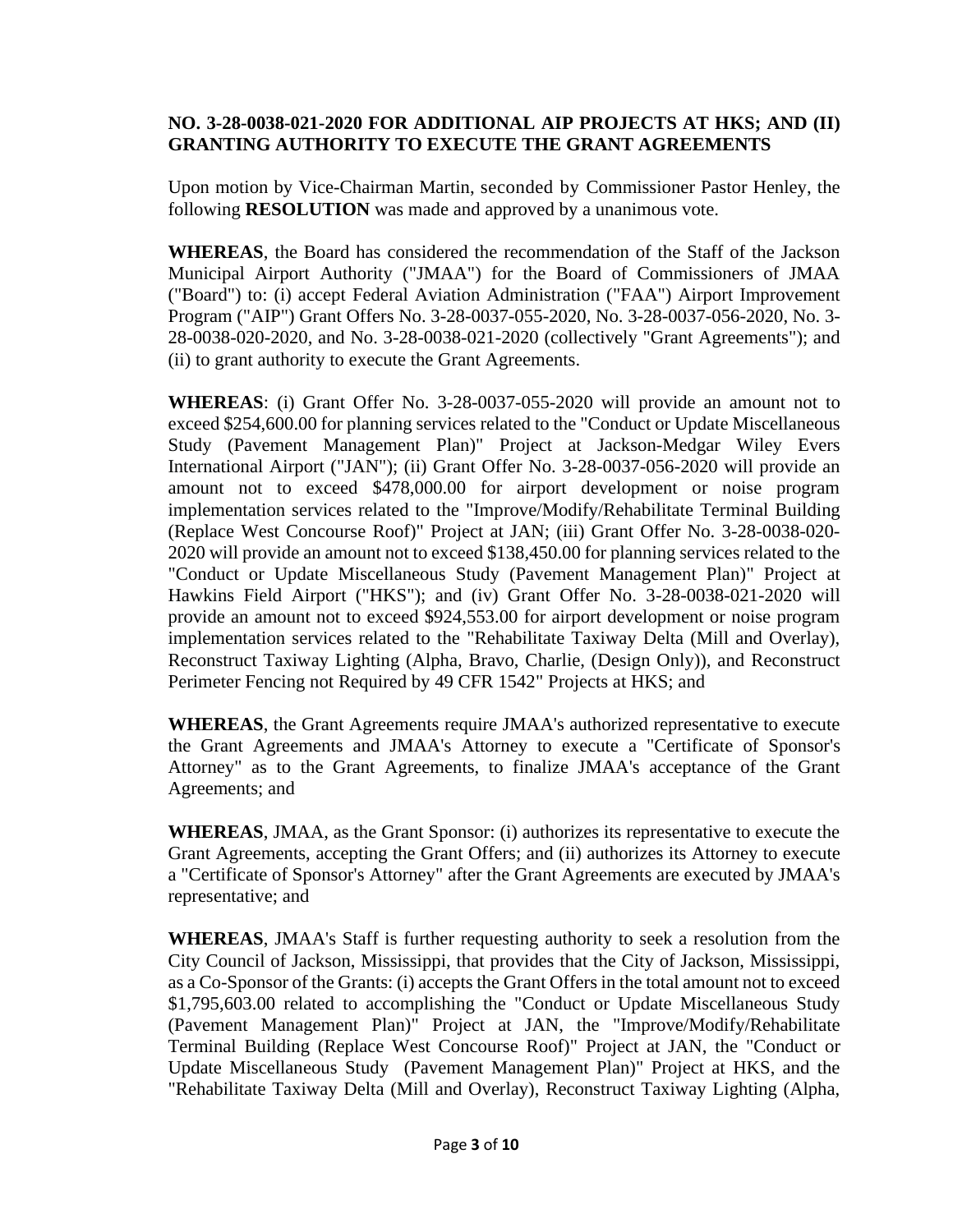Bravo, Charlie, (Design Only)), and Reconstruct Perimeter Fencing not Required by 49 CFR 1542" Projects at HKS; (ii) authorizes the Mayor of the City of Jackson, Mississippi, to execute the Grant Agreements; and (iii) authorizes the City Attorney for Jackson, Mississippi, to sign a "Certificate of Sponsor's Attorney" as to the Grant Agreements, as required by the Grant Agreements.

**IT IS, THEREFORE, RESOLVED** that the Board accepts FAA AIP Grant Offers No. 3-28-0037-055-2020, No. 3-28-0037-056-2020, No. 3-28-0038-020-2020, and No. 3-28- 0038-021-2020; and

**IT IS, THEREFORE, FURTHER RESOLVED** that: (i) Grant Offer No. 3-28-0037- 055-2020 will be used to provide an amount not to exceed \$254,600.00 for planning services related to the "Conduct or Update Miscellaneous Study (Pavement Management Plan)" Project at Jackson-Medgar Wiley Evers International Airport ("JAN"); (ii) Grant Offer No. 3-28-0037-056-2020 will be used to provide an amount not to exceed \$478,000.00 for airport development or noise program implementation services related to the "Improve/Modify/Rehabilitate Terminal Building (Replace West Concourse Roof)" Project at JAN; (iii) Grant Offer No. 3-28-0038-020-2020 will be used to provide an amount not to exceed \$138,450.00 for planning services related to the "Conduct or Update Miscellaneous Study (Pavement Management Plan)" Project at Hawkins Field Airport ("HKS"); and (iv) Grant Offer No. 3-28-0038-021-2020 will be used to provide an amount not to exceed \$924,553.00 for airport development or noise program implementation services related to the "Rehabilitate Taxiway Delta (Mill and Overlay), Reconstruct Taxiway Lighting (Alpha, Bravo, Charlie, (Design Only)), and Reconstruct Perimeter Fencing not Required by 49 CFR 1542" Projects at HKS; and

**IT IS, THEREFORE, FURTHER RESOLVED** that Paul A. Brown, JMAA's Chief Executive Officer, is authorized to execute the Grant Agreements as to Grant Offers No. 3-28-0037-055-2020, No. 3-28-0037-056-2020, No. 3-28-0038-020-2020, and No. 3-28- 0038-021-2020, on behalf of JMAA; and

**IT IS, THEREFORE, FURTHER RESOLVED** that JMAA's General Counsel, John L. Walker, Esq., is authorized to execute the "Certificate of Sponsor's Attorney" as to Grant Offers No. 3-28-0037-055-2020, No. 3-28-0037-056-2020, No. 3-28-0038-020-2020, and No. 3-28-0038-021-2020 on behalf of JMAA, after Paul A. Brown, JMAA's CEO, executes the Grant Agreements; and

**IT IS, THEREFORE, FURTHER RESOLVED** that JMAA's General Counsel, John L. Walker, Esq., is directed to seek a resolution from the City Council of Jackson, Mississippi, which provides that the City of Jackson, Mississippi, as Co-Sponsor: (i) accepts the Grant Agreements in the total amount not to exceed \$1,795,603.00 related to accomplishing the "Conduct or Update Miscellaneous Study (Pavement Management Plan)" Project at JAN; the "Improve/Modify/Rehabilitate Terminal Building (Replace West Concourse Roof)" Project at JAN, the "Conduct or Update Miscellaneous Study (Pavement Management Plan)" Project at HKS, and the "Rehabilitate Taxiway Delta (Mill and Overlay), Reconstruct Taxiway Lighting (Alpha, Bravo, Charlie, (Design Only)), and Reconstruct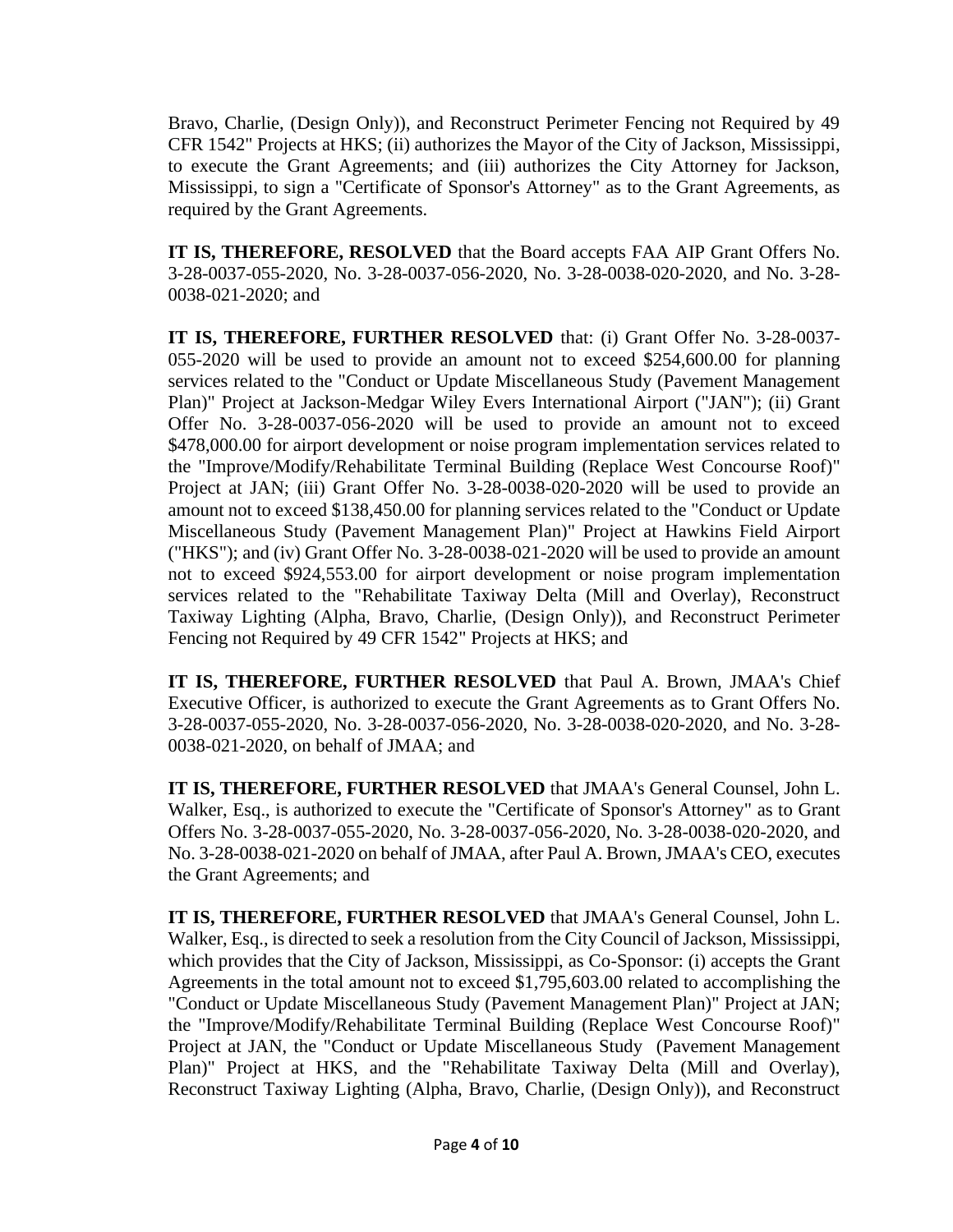Perimeter Fencing not Required by 49 CFR 1542" Projects at HKS; (ii) authorizes the Mayor of the City of Jackson, Mississippi, to execute the Grant Agreements; and (iii) authorizes the City Attorney for Jackson, Mississippi, to sign a "Certificate of Sponsor's Attorney" as to the Grant Agreements, as required by the Grant Agreements.

**IT IS, THEREFORE, FURTHER RESOLVED** that the Board finds that such requests are fully explained in Memorandum No. Finance 2020-07, dated August 5, 2020, found in the Meeting Packet for the August 5, 2020 Special Meeting of the Board of Commissioners of JMAA.

Yeas: Harris, Henley, Martin, Wright Nays: None Abstentions: None

August 5, 2020

## **VI. FINANCIAL MATTERS**

*a. FY 2021 Budget, JMAA: Authorization to: (i) approve and adopt the Fiscal Year 2021 Operating, and Maintenance ("O&M") Budget; (ii) approve and adopt the Fiscal Year 2021 Capital Budget and; (iii) approve realigning costs within the major revenue/cost categories as needed and throughout the FY 2021 by transferring funds among various accounts…………………………………………………….……….Page 3*

## **RESOLUTION CY-2020-150**

## **RESOLUTION APPROVING AND ADOPTING THE 2021 FISCAL YEAR OPERATING AND MAINTENANCE BUDGET AND THE FISCAL YEAR 2021 CAPITAL BUDGET**

Upon motion by Vice-Chairman Martin, seconded by Commissioner LTC(R) Wright, the following **RESOLUTION** was made and approved by a majority vote (3-1-0).

**WHEREAS**, the Board of Commissioners (the "Board") of the Jackson Municipal Airport Authority (the "Authority") has reviewed and considered Staff's request to: (i) approve the Fiscal Year 2021 Operating and Maintenance ("O&M") Budget; (ii) approve the Fiscal Year 2021 Capital Budget and; (iii) approve realigning costs within the major revenue/cost categories as needed throughout the FY 2021 by transferring funds among various accounts while not impacting total revenues and expenditures within a major cost category approved by the Board; and

**WHEREAS**, the JMAA Fiscal Year 2021 Proposed Annual Budget Presentation is attached as an exhibit to the August 5, 2020 Special Meeting Minutes and was distributed to the Board before the August 5, 2020 Special Meeting; and

**WHEREAS**, the key elements of the proposed Operating & Maintenance Budget in Fiscal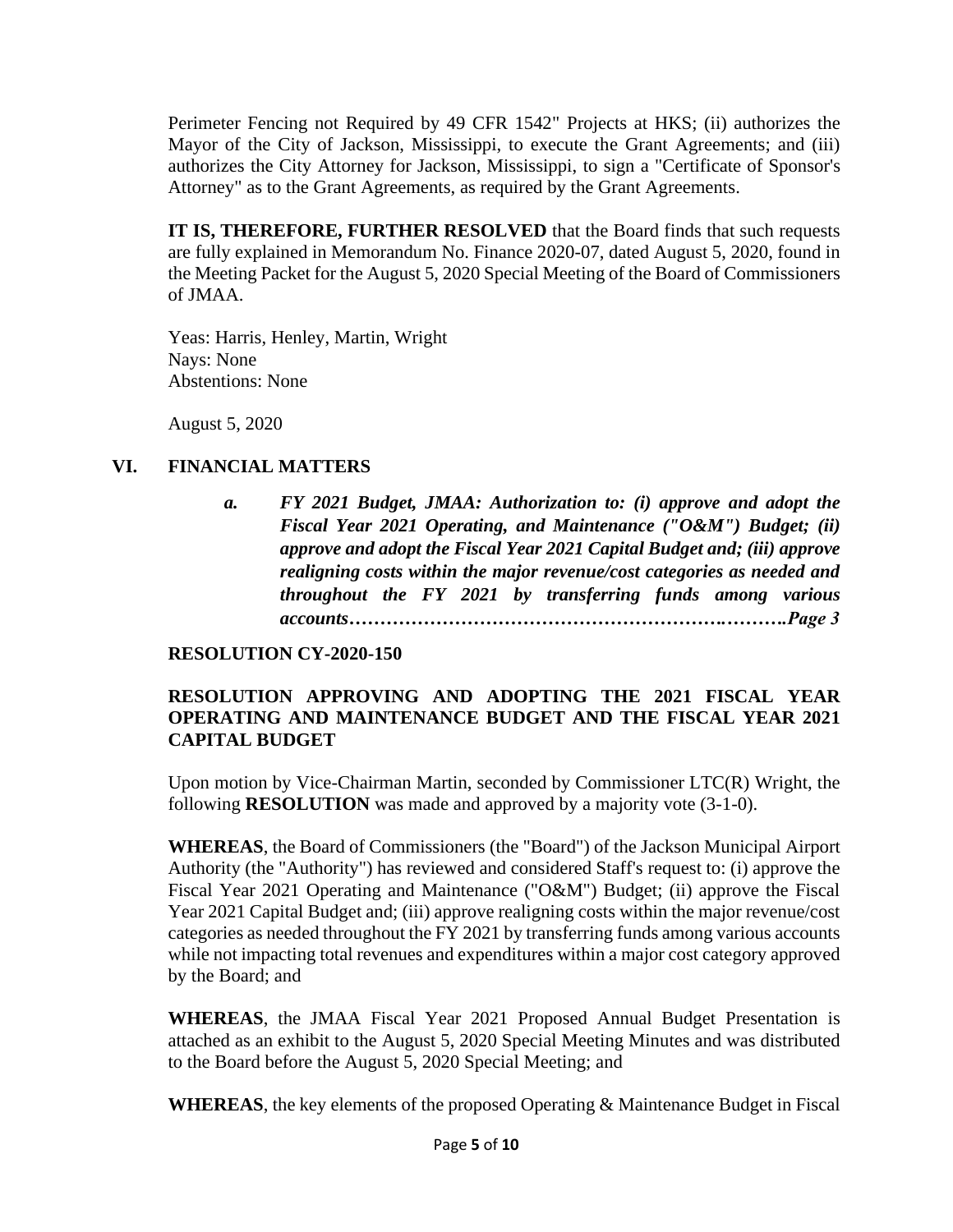Year 2021 and Primary Funding Sources for Capital Expenditures are contained in Memorandum No. Finance 2020-07, dated August 5, 2020, which is attached as an exhibit to this Resolution.

**IT IS, THEREFORE, RESOLVED** that the Board hereby: (i) adopts and approves the Fiscal Year 2021 Operating and Maintenance ("O&M") Budget; (ii) adopts and approves the Fiscal Year 2021 Capital Budget and; (iii) approves JMAA's Staff realigning costs within the major revenue/cost categories as needed throughout the FY 2021 by transferring funds among various accounts while not impacting total revenues and expenditures within a major cost category approved by the Board; and

**IT IS, THEREFORE, FURTHER RESOLVED** that the JMAA Fiscal Year 2021 Proposed Annual Budget Presentation is attached as an exhibit to the August 5, 2020 Special Meeting Minutes and was distributed to the Board before the August 5, 2020 Special Meeting; and

**IT IS, THEREFORE, FURTHER RESOLVED** that the key elements of the proposed Operating & Maintenance Budget in Fiscal Year 2021 and Primary Funding Sources for Capital Expenditures are contained in Memorandum No. Finance 2020-07, dated August 5, 2020, which is attached as an exhibit to this Resolution.

Yeas: Harris, Martin, Wright Nays: Henley Abstentions: None

August 5, 2020

*b. Early Issue………………………………………………….……….Page 5*

**RESOLUTION CY-2020-151**

# **RESOLUTION AUTHORIZING AN EARLY ISSUE PAYMENT OF \$51,967.44 TO EXPERT PROFESSIONAL SOLUTIONS FOR SERVICES PERFORMED DURING JULY 2020**

Upon motion by Vice-Chairman Martin, seconded by Commissioner Pastor Henley, the following **RESOLUTION** was made in approved by a unanimous vote.

**WHEREAS**, the Board has considered the request of JMAA's Staff for the authority to make an early issue payment of \$51,967.44 to eXpert Professional Solutions for consulting services performed during July 2020.

**IT IS, THEREFORE, RESOLVED** that JMAA's Staff is authorized to make an early issue payment of \$51,967.44 to eXpert Professional Solutions for consulting services performed during July 2020.

Yeas: Harris, Henley, Martin, Wright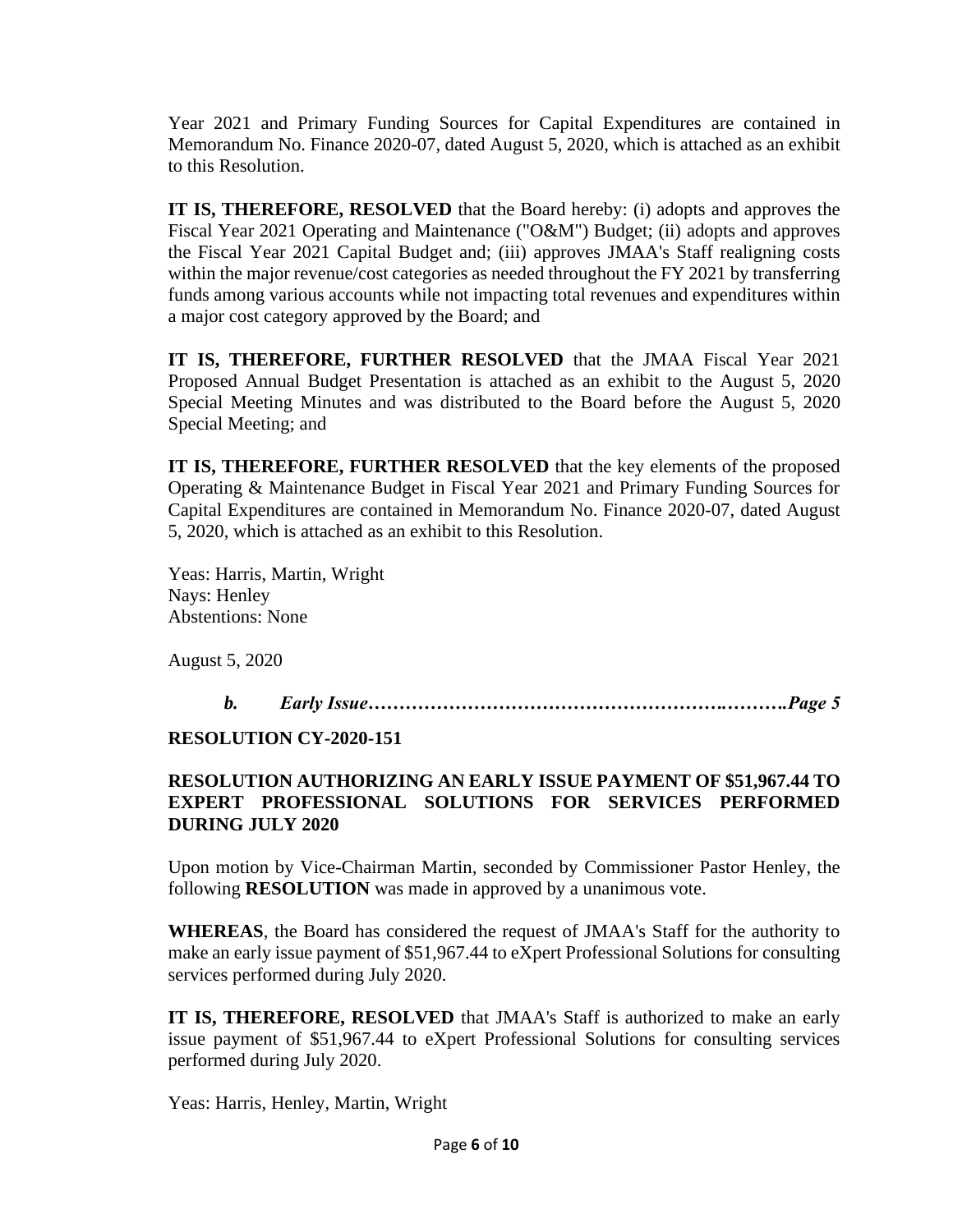Nays: None Abstentions: None

August 5, 2020

## **VII. PERSONNEL MATTERS**

### *Staff Introduction*

Mr. Brown then introduced and recognized Ms. Carolyn Dupree, JMAA's new Chief Financial Officer. Ms. Dupree introduced herself to the Board, provided some of her credentials, and thanked the Board for the opportunity to become a part of JMAA. The Board of Commissioners welcomed Ms. Dupree to JMAA.

### **OPEN SESSION**

The Board, pursuant to the motion of Commissioner Pastor Henley, seconded by Vice-Chairman Martin, by a unanimous vote, resolved to close the Meeting. Chairman Harris asked all, except Mr. Paul A. Brown, CEO, and attorneys from Walker Group, PC, to vacate the room. All other persons attending the Meeting telephonically or via video conference were disconnected from the Meeting.

All present, with the exceptions noted, were directed to vacate the room; this was done.

The Board went into Closed Session at 12:17 p.m.

## **CLOSED SESSION**

After some discussion regarding the matter proposed to be discussed in Executive Session, Commissioner Pastor Henley moved that the Board enter Executive Session to consider personnel matters.

The Closed Session ended at 12:21 p.m.

## **OPEN SESSION**

Chairman Harris then invited some persons outside the room to re-enter, and some did. Chairman Harris then stated in Open Session that the Board, during Closed Session, voted to enter Executive Session to discuss personnel matters. Further, she said that Commissioner Pastor Henley made the motion to go into Executive Session, Vice-Chairman Martin seconded the motion, and the Commissioners, by a unanimous vote, resolved to enter Executive Session for the stated purpose.

Chairman Harris asked all present, except for Mr. Paul A. Brown, CEO, and attorneys from Walker Group, PC, to vacate the room.

The Board went into Executive Session at 12:23 p.m.

## **EXECUTIVE SESSION**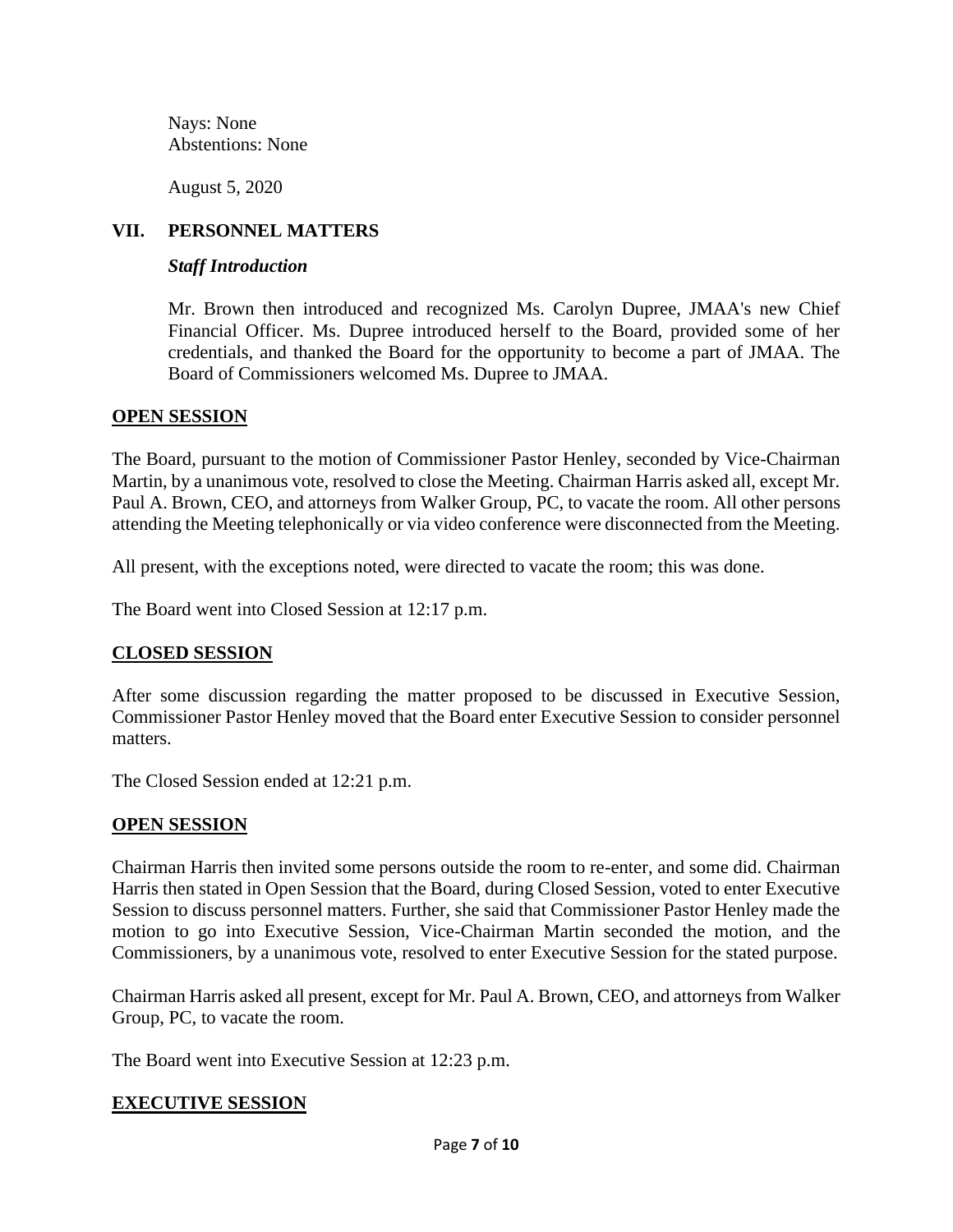During the Executive Session, the Board discussed a personnel matter.

### **1.** *The Board took the following actions as to personnel matters.*

### **RESOLUTION CY-2020-152**

## **RESOLUTION AUTHORIZING CERTAIN ACTIONS AS TO A PERSONNEL MATTER**

Upon Motion by Vice-Chairman Martin, seconded by Commissioner LTC(R) Wright, the following **RESOLUTION** was made and approved by a majority vote 3-0-1.

**WHEREAS,** the Board of Commissioners ("Board") of the Jackson Municipal Airport Authority ("JMAA") has considered a personnel matter specified during Executive Session; and

**WHEREAS,** the Board has considered the information and documents provided by JMAA's Legal Counsel during Executive Session and considered authorizing certain actions specified during Executive Session.

**IT IS, THEREFORE, RESOLVED** that the Board authorizes certain actions regarding a personnel matter, as specified during Executive Session.

Yeas: Harris, Martin, Wright Nays: None Abstentions: Henley

August 5, 2020

## **RESOLUTION CY-2020-153**

## **RESOLUTION AUTHORIZING CERTAIN ACTIONS AS TO A PERSONNEL MATTER**

Upon Motion by Vice-Chairman Martin, seconded by Commissioner Pastor Henley, the following **RESOLUTION** was made and unanimously approved.

**WHEREAS,** the Board of Commissioners ("Board") of the Jackson Municipal Airport Authority ("JMAA") has considered a personnel matter specified during Executive Session; and

**WHEREAS,** the Board has considered the information and documents provided by JMAA's Legal Counsel during Executive Session and considered authorizing certain actions specified during Executive Session.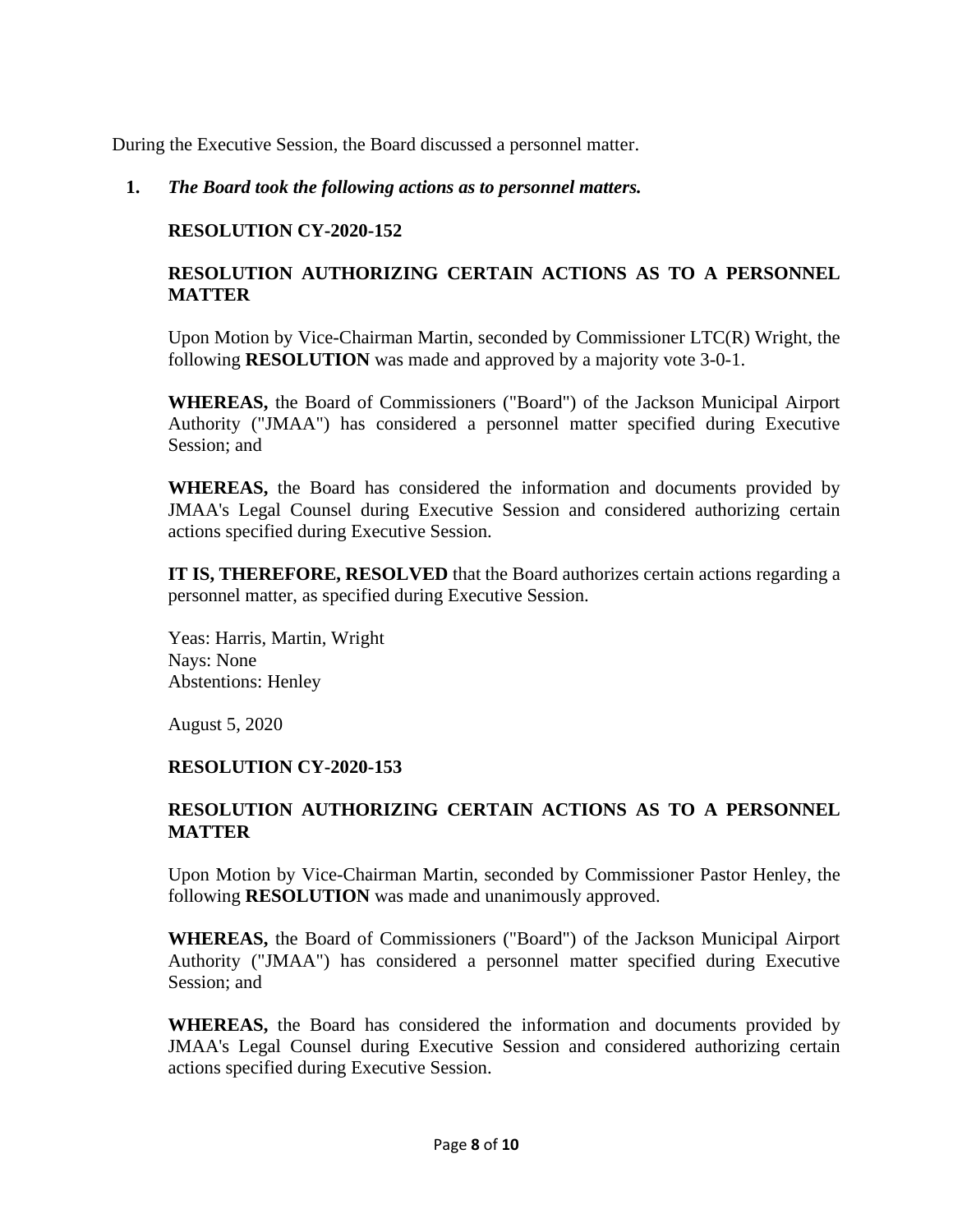**IT IS, THEREFORE, RESOLVED** that the Board authorizes certain actions regarding a personnel matter, as specified during Executive Session.

Yeas: Harris, Henley, Martin, Wright Nays: None Abstentions: None

August 5, 2020

Attorney LaToya Merritt entered the Executive Session at 12:35 p.m. and exited the Executive Session at 1:56 p.m.

Upon motion by Commissioner Pastor Henley, seconded by Vice-Chairman Martin, and unanimous approval of the Commissioners, the Executive Session ended at 1:57 p.m.

### **OPEN SESSION**

Open Session reconvened at 1:59 p.m.

The persons attending the Meeting telephonically or via videoconference were invited to rejoin the Meeting in open session. Some persons rejoined the meeting.

Chairman Harris announced that the Meeting was open. She then announced that during Executive Session, the above-stated actions were taken as to personnel matters.

Chairman Harris then invited Dr. Nycole Campbell-Lewis, Ph.D., Chief Administrative Officer, to the podium regarding the Federal Aviation Administration ("FAA") Airport Improvement Program ("AIP") Grant Offers.

In response to Chairman Harris's inquiry, Dr. Lewis informed the Board that the AIP Grant Offers are Fiscal Year 2020 Grant Offers.

The Board then resolved the following:

## **RESOLUTION CY-2020-154**

### **RESOLUTION AMENDING MEMORANDUM NO. EXTERNAL AFFAIRS 2020- 05 TO INSERT "FISCAL YEAR 2020" IN PLACE OF "FISCAL YEAR 2021" WHEREVER FISCAL YEAR 2021 APPEARS IN THE MEMORANDUM**

Upon motion by Vice-Chairman Martin, seconded by Commissioner Pastor Henley, the following **RESOLUTION** was made and approved by a unanimous vote.

**WHEREAS**, the Board has considered amending Board Memorandum No. External Affairs 2020-05 to deleting "2021" and inserting "2020" wherever "2021" appears in Board Memorandum No. External Affairs 2020-05, so that said Board Memorandum after amendment refers to Fiscal Year 2020 Grant Offers; and